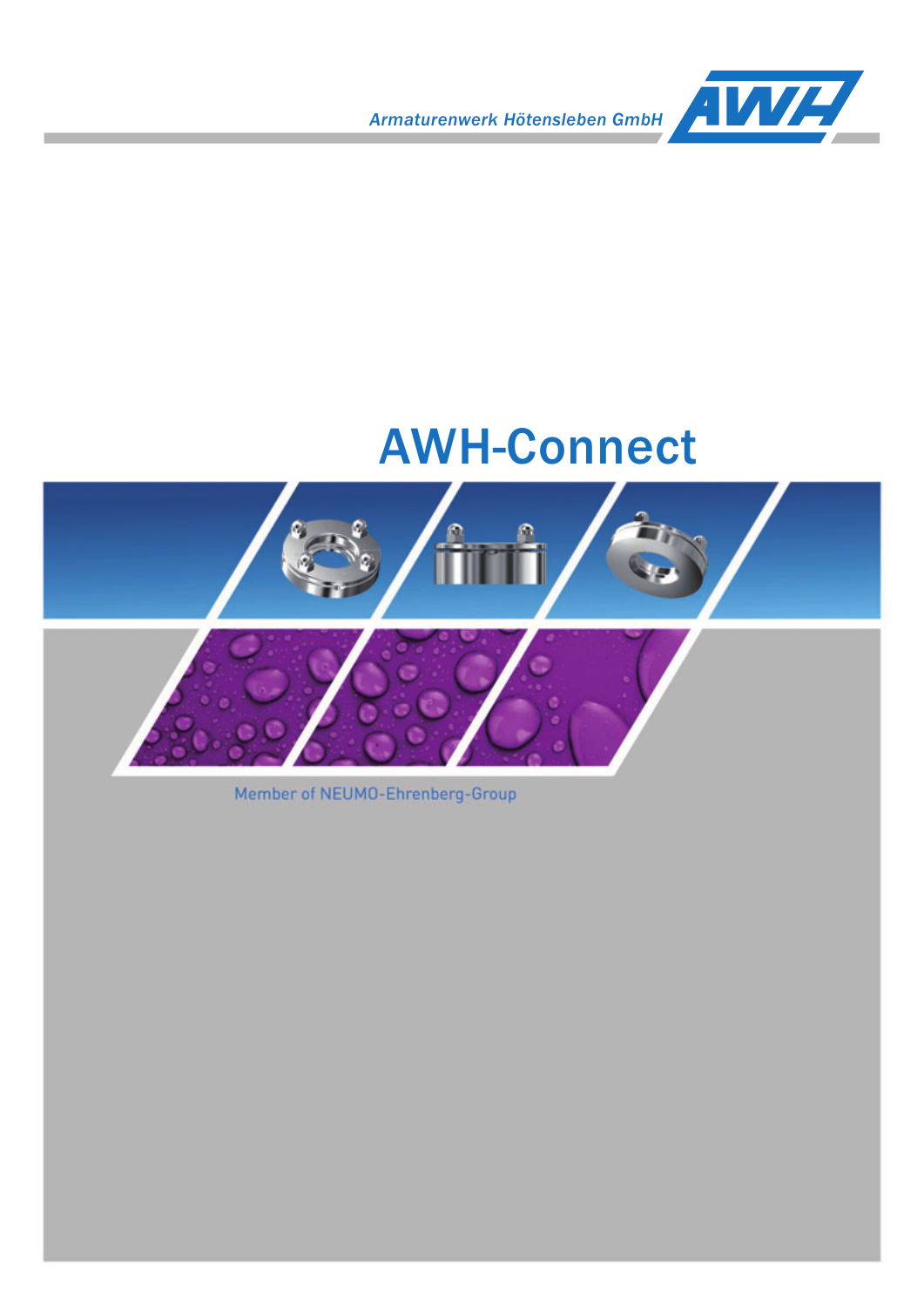## "A must for clean Vessels – AWH-Connect"

#### The aseptic Connection for Vessels

AWH-Connect is the aseptic and hygienic connection for your vessels. It was developed for the strict requirements of the pharmaceutical and biotechnological industry as well as those of the food industry.

With the use of AWH-Connect in place of classic clamp connections you eliminate or minimize dead space in vessels.

AWH-Connect combines the standard seal of a clamp connection, e.g. per DIN 32676 or ASME-BPE, with the advantages of a block flange, which is welded into the wall of the vessel. This makes it possible to connect a component on a vessel flush to the wall, close to the product and, above all, free of dead space.

#### The positive effect of the AWH-Connect is obvious!

The time and costs for cleaning and sterilization (CIP/ SIP) of vessels can be considerably reduced. The cleaning results are visibly better and the validation of the CIP/SIP processes is simpler.

Connect has been field-tested as a vessel connection and is an accepted connection which can be found in the ASME-BPE.

Don't make any compromises and use the original AWH-Connect. There is a variety of reasons for this.

#### AWH-Connect Design

- 1. Cap nuts
- 2. Split ring for easy assembly/disassembly of components
- 3. Threaded bolts
- 4. Block flange with seal contour according to the standard for welding in vessels



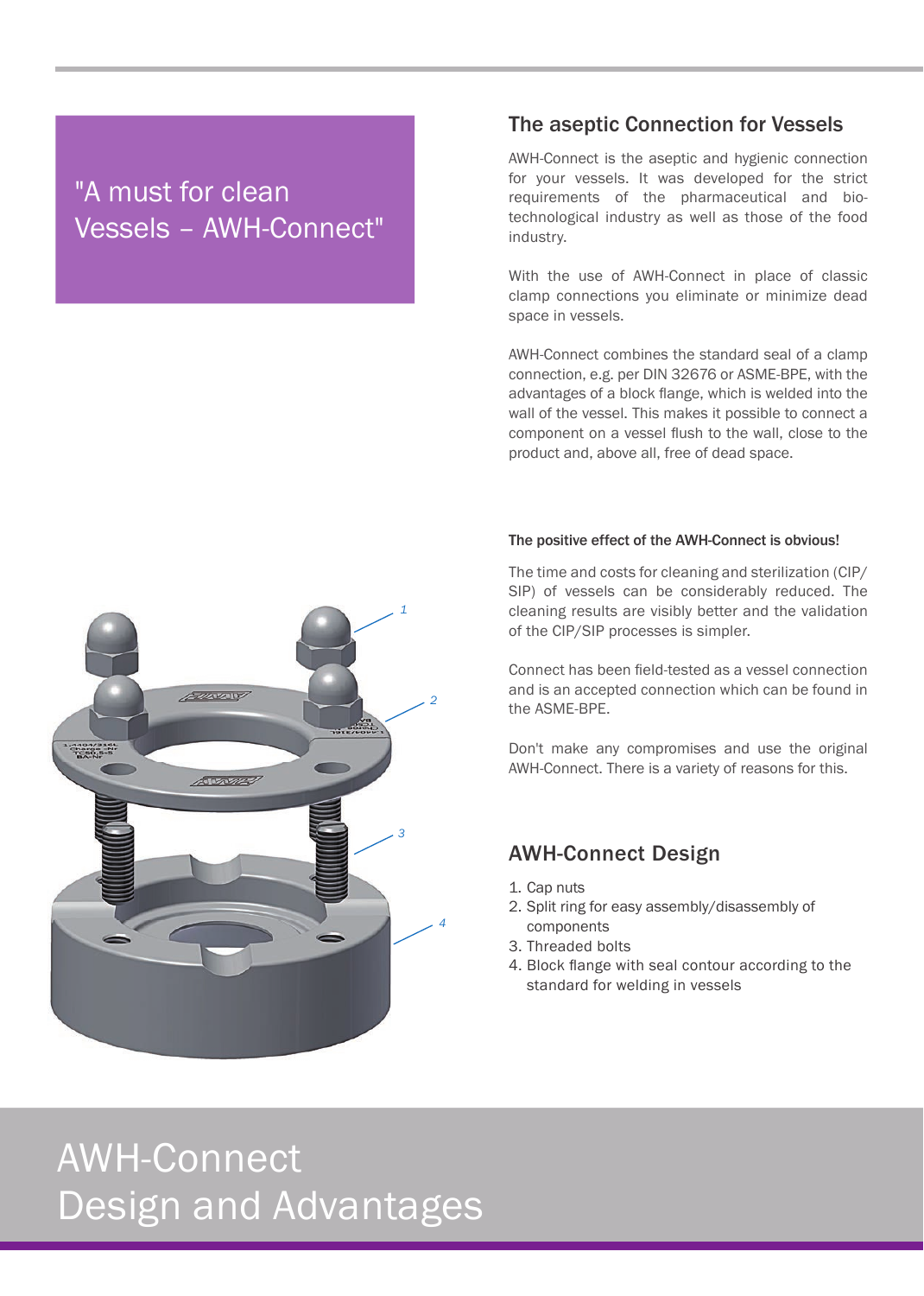

#### Good Reasons for the User

- proven aseptic design
- minimizes/eliminates dead space
- no spray shadows
- simple, reliable CIP/SIP of vessels
- use of customary seals
- increased safety for the operator
- simple handling due to the split ring
- 100% traceability from finished part to the original material
- meets the requirements of ASME-BPE (Bioprocessing Equipment)

# **TITLE**

### Good Reasons for the Vessel **Manufacturer**

- design certified according to PED 97/23/EC by TÜV Nord in accordance with AD2000 regulations, as well as EN13445
- design available in accordance with AD2000 regulations, EN 13445, as well as ASME Vlll
- welded flange and split ring material certified in accordance with AD2000-W2 and ASME II
- surfaces with product contact as standard  $Ra \leq 0.5$  μm/other surfaces Ra  $\leq 1.2$  μm
- $\bullet$  acceptance test certificate 3.1 EN 10204 available for all AWH-Connect components
- cost-effective
- large variety of sizes and pipe standards
- welded flange heights from 12 to 51 mm

#### High Quality at an attractive Price

- design test certificate from TÜV Nord included
- manufactured in Germany
- ISO 9001-certified production plant and quality assurance
- development, production and distribution from a single source
- standardised production processes for fast delivery





# AWH-Connect Advantages and good Reasons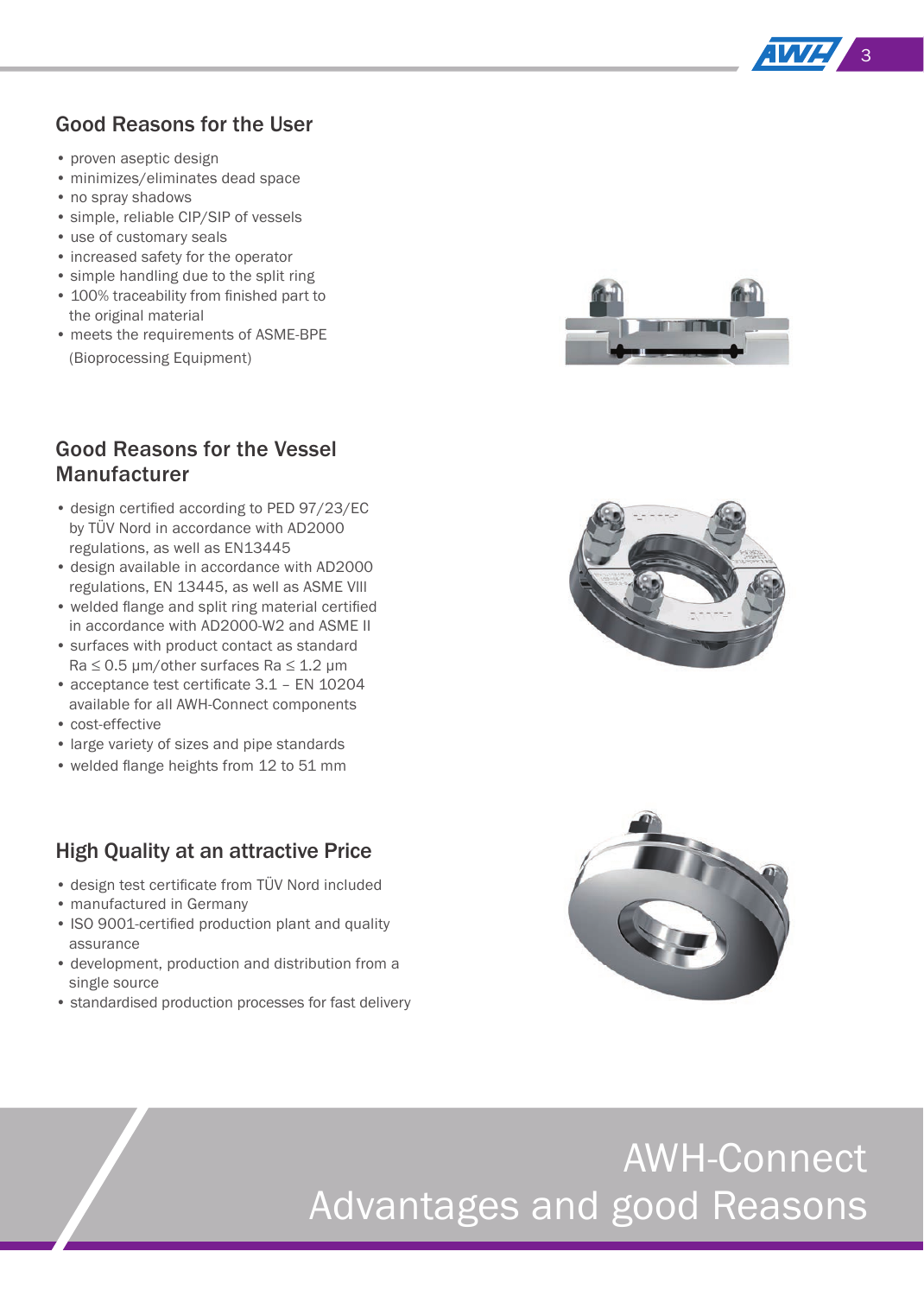## As a Connection for Cleaning Equipment

- ideal for the insertion of spray heads or surge cleaners, such as the AWH TANKO<sup>®</sup> S, via the downpipe
- free of dead space
- reliable cleaning and sterilization





#### As a Connection for Sampling Valves and Systems

- connection of sampling valves or Single Use Systems free of dead space
- reliable sampling





Please note: Not all sampling valves and systems are compatible with block flange connections. Please speak to the manufacturer of your choice or send us a 3D file so that we can perform a compatibility check for you.

# AWH-Connect Application Examples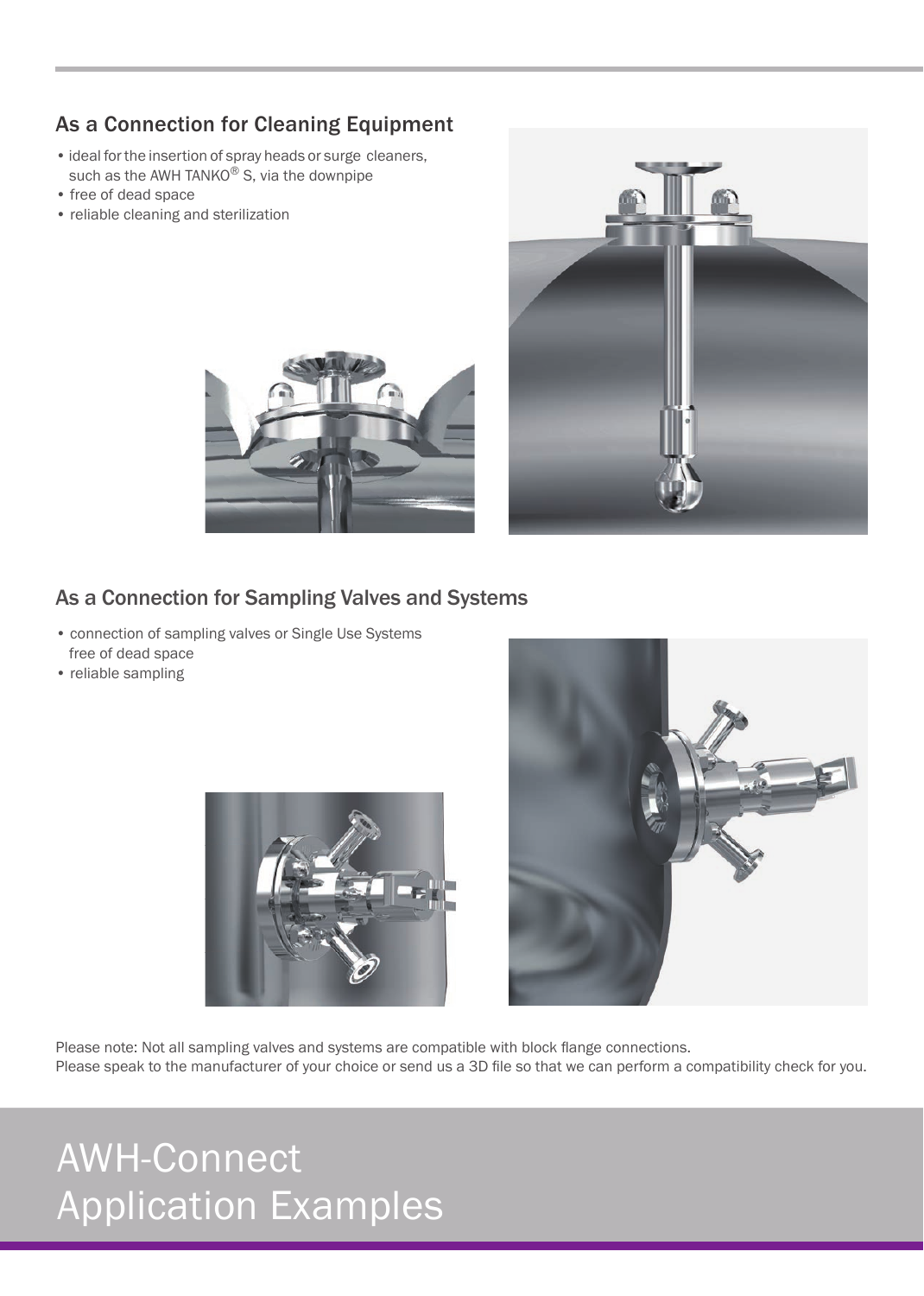

#### Also ideal as a Connection for

- sight glasses
- sight glass lights
- filters
- valves
- dip tube
- pH probes
- measuring instruments (pressure, temperature, filling level, ...)
- …

The application possibilities of the AWH-Connect are almost endless!



*AWH-Connect with Sight Glass*

#### Technical Data

#### Suitable for clamp connections

DIN 32676 - series A, B, C ISO 2852 BS 4825 ASME-BPE

#### Pipe standards and sizes

| DIN 11850 / 11866 series A                        | DN10 - DN100 |
|---------------------------------------------------|--------------|
| DIN EN ISO 1127 / 11866 series B DN13.5 - DN114.3 |              |
| ASME-BPE / 11866 series C                         | $1/2"$ - 4"  |
| <b>SMS 3008</b>                                   | $12 - 102$   |

#### **Material**

| Welded flange                                                         | 316L (1.4435)<br>BN2 (Deltaferrit $\leq 1\%$ )                            |
|-----------------------------------------------------------------------|---------------------------------------------------------------------------|
| Split ring<br>Threaded bolts and nuts                                 | 316L (1.4404)<br>A4-50 / A4-70<br>SA193 B8M Cl. 1/<br>SA194 B8M Cl. 1     |
| <b>Surfaces</b><br>In contact with product (inside)<br>Other surfaces | $Ra \leq 0.5 \mu m$<br>$Ra \leq 1.2 \mu m$                                |
| <b>Operating pressure</b>                                             | $-1$ to $+7$ bar<br>$(-14.5 \text{ to } 101 \text{ psi})$                 |
| Onovating tomonovature                                                | $\circ \circ \circ \circ \cdot \cdot \cdot \cdot \circ \circ \circ \circ$ |

**Operating temperature** -80 °C to +200 °C (-112 to 392°F)

#### Approvals

Design test certificate from TÜV Nord according to PED 97/23/EC and AD2000 regulations, as well as PED 97/23/EC and EN 13445.



# AWH-Connect Technical Data and Approvals